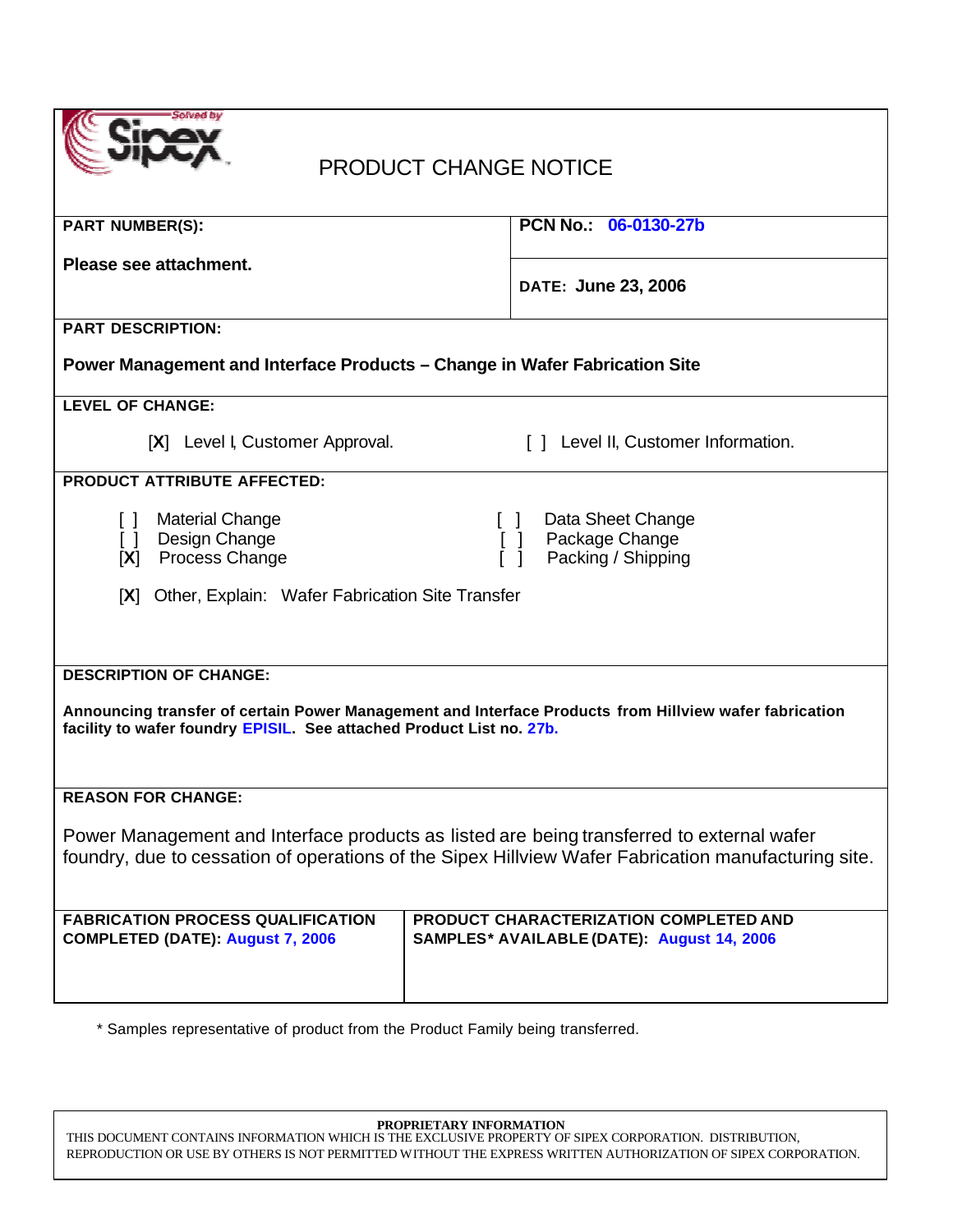

## PRODUCT CHANGE NOTICE

**EARLIEST DATE OF PRODUCTION SHIPMENTS: February 28, 2007**

**EFFECTIVITY CHANGE DATE OR DATE CODE: Work week associated with earliest production shipment.**

**[ ] STANDARD DISTRIBUTION [ X ] CUSTOM DISTRIBUTION** 

**PERSON TO CONTACT WITH QUESTIONS:**

Fred Claussen

VP Quality Assurance and Reliability Sipex Corporation Phone Number: 408-935-7644 FAX NUMBER: 408-935-7678

#### **PROPRIETARY INFORMATION**

THIS DOCUMENT CONTAINS INFORMATION WHICH IS THE EXCLUSIVE PROPERTY OF SIPEX CORPORATION. DISTRIBUTION, REPRODUCTION OR USE BY OTHERS IS NOT PERMITTED WITHOUT THE EXPRESS WRITTEN AUTHORIZATION OF SIPEX CORPORATION.